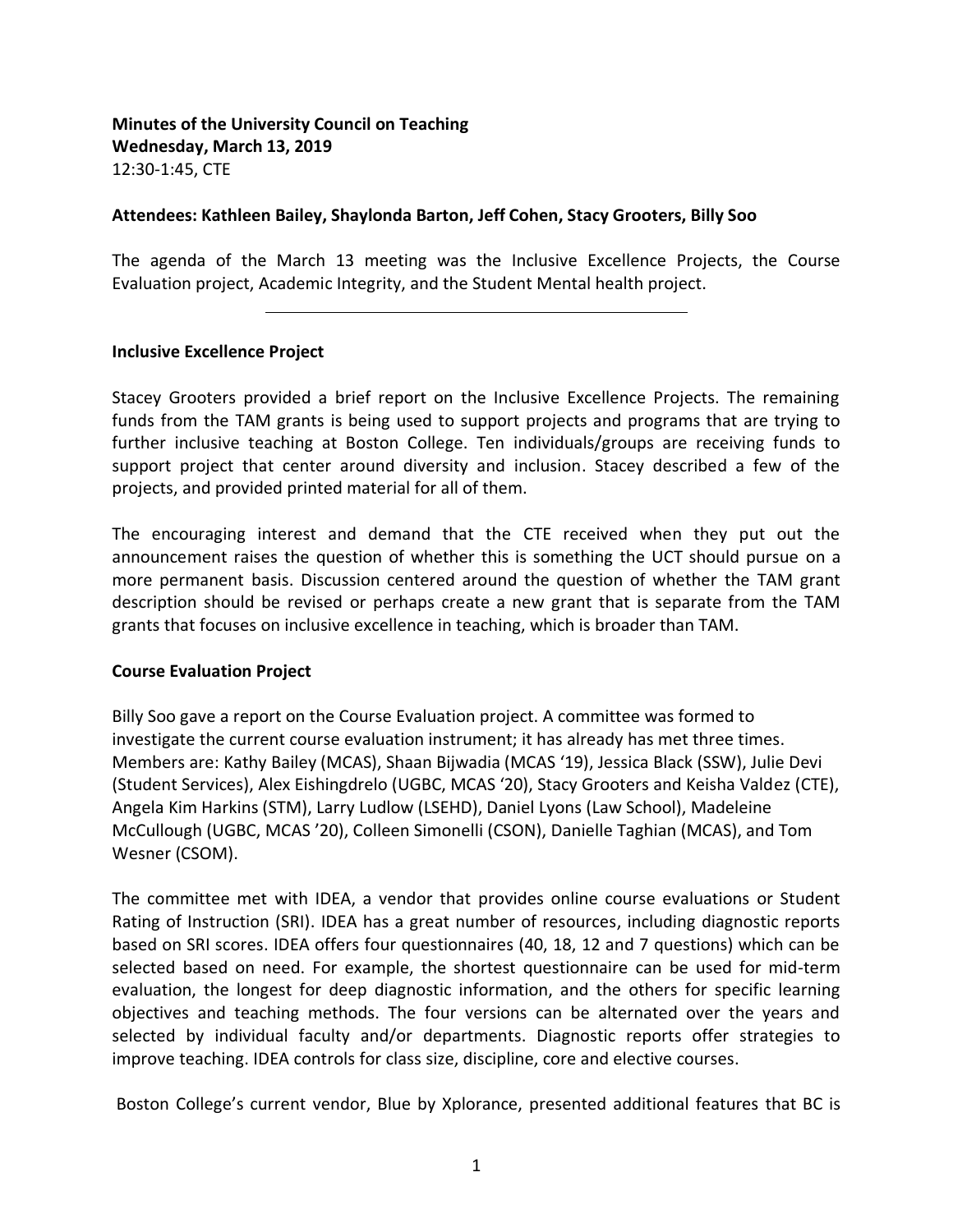not currently using, primarily due to privacy concerns. Blue is available to discuss the addition of features such as graphs which depict changes in teaching over time. Blue does not offer diagnostic features.

The committee will next turn its attention to researching SRI questions and platforms at peer institutions to consider whether BC's questions need to be updated and revised. Are they asked in the proper sequence? Can they be clarified? Are they biased? Is there a way to include learning outcomes? How many questions should be included (too many questions might produce inadequate responses)?

Another component that course evaluations might provide is information for students who are selecting courses. Although open ended responses cannot be viewed by students, course evaluations can provide valuable summative information when students register for courses, e.g., description of the style of the class, size of the class, the difficulty of the course, required field trips, and so on.

The committee raised the possibility of an IRB study on what impact teaching in an introductory course has on student performance in upper-level courses within an academic department/major. The committee might also recommend an IRB study on race and gender bias in student evaluations.

### **Academic Integrity**

The UCT decided to take up the issue of academic integrity for consideration. The goal is to formulate a list of recommendations, which will be discussed at our next meeting. One idea is to set up resources for faculty, such as a Google Drive form, to capture suggestions from all instructors about what they have done to reduce academic integrity problems. This platform can then be shared with all faculty so they will become more aware of the issue. The CTE also has a resource site, which would also be a good place to store the suggestions.

# **Student Mental Health Project**

The committee discussed Carol Dweck's book, *Mindset*, which focuses on resilience, and considered making recommendations based on the problems that the book brings to light, such as helping students deal with the anxiety that arises from the pressure to be the best at everything. Committee members agreed that this was tied into academic integrity issues in a causal way.

Instructors might be able to reduce some of the anxiety students are experiencing by choosing to drop one grade over the course of the semester or being more flexible with assignments if they are more aware of the campus culture of perfectionism and pressure.

Committee members suggested a series of lunch discussions organized by the CTE in which participants can discuss these issues and come up with best practices.